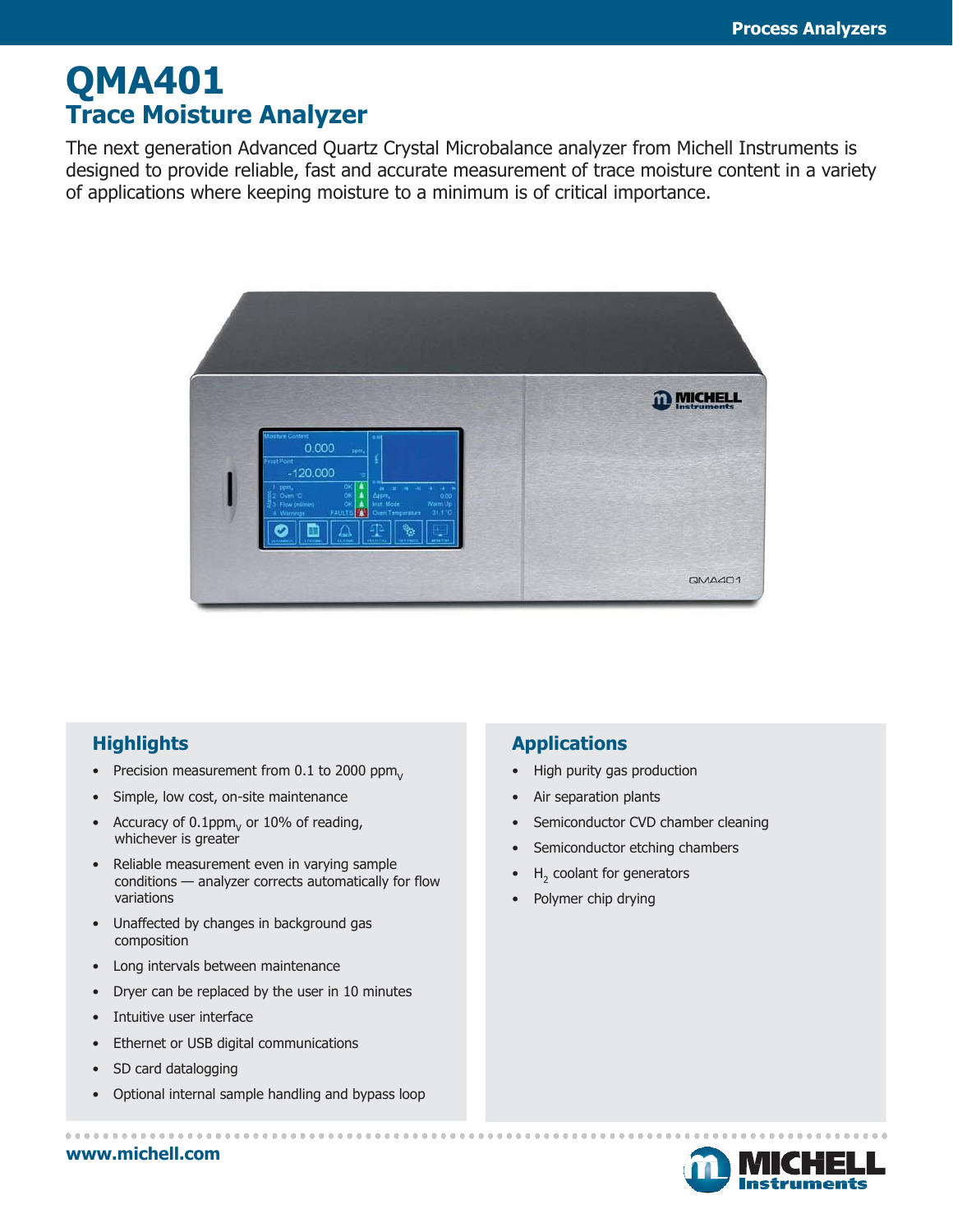

**Air Separation Plant**

### **Introducing the QMA401 Trace Moisture Analyzer**

#### **Precision Measurement**

The QMA401 is the result of Michell Instruments' continuous improvement of Quartz Crystal Microbalance technology. The analyzer utilizes a new generation of precision crystal oscillators, guaranteeing high accuracy moisture measurements which are completely insensitive to changes in background gas composition.

While measurements at quantities of moisture  $<$ 1ppm $_{\rm V}$  stretch the capabilities of other technologies, the new QMA401 offers reliability, simplicity and greatly reduced cost of ownership from the industry-proven Quartz Crystal technology.

#### **Reliability**

For maximum stability, all critical components of the QMA401 — the moisture generator, sensor and flow control devices — are precisely temperature controlled. This ensures that fluctuations in sample gas or environmental temperature have no influence on the measurement.

The analyzer utilizes a mass flow controller to ensure precise control of the sample and reference gas flows to  $\pm 0.1$ ml/ min. Coupled with a pressure transducer, this system ensures continued accuracy of measured and calculated parameters even during fluctuations in sample pressure.

#### **Simplicity**

The QMA401 provides a highly intuitive, color, touch-screen interface. This powerful UI makes control, logging and configuration of analyzer parameters very simple. Both realtime trend graphing and alarm indication are immediately visible on the main display.



#### **Minimal & Straightforward Maintenance**

Sophisticated analyzers are often complicated and require experience and special care in use and maintenance, increasing cost of ownership.

The QMA401 differs through its straightforward approach to field service, which can be carried out in-situ. The desiccant dryer is easy to replace via the 'quick release' service panel on the rear of the analyzer. The moisture generator has an average lifespan of 3 years before replacement is required, therefore the unit can perform reliably for many years with just basic maintenance and housekeeping.

#### **Integrated Sample Handling**

The analyzer can be specified with an integral sample handling system, including a pressure regulator and 'fast loop' bypass, to ensure quick transit of the sample from the point of interest to the sensor.

#### **Use Your Preferred Communication Media**

For greater flexibility, the QMA401 offers:

- Modbus over USB and Ethernet
- Datalogging to SD card
- 2 user-configurable analog outputs
- Status and process alarms

#### **Automatic Verification**

The QMA401 incorporates an automatic verification system that uses either the internal traceable moisture generator or an external reference supplied by the user. Carried out on the sample gas flow, these periodic validation-checks of sensor performance can be initiated on demand, or automatically (at user-defined intervals and time of day), providing a verification of analyzer performance and automatically adjusting out any change. The moisture generator at the core of the system is supplied with a calibration traceable to NPL and NIST.

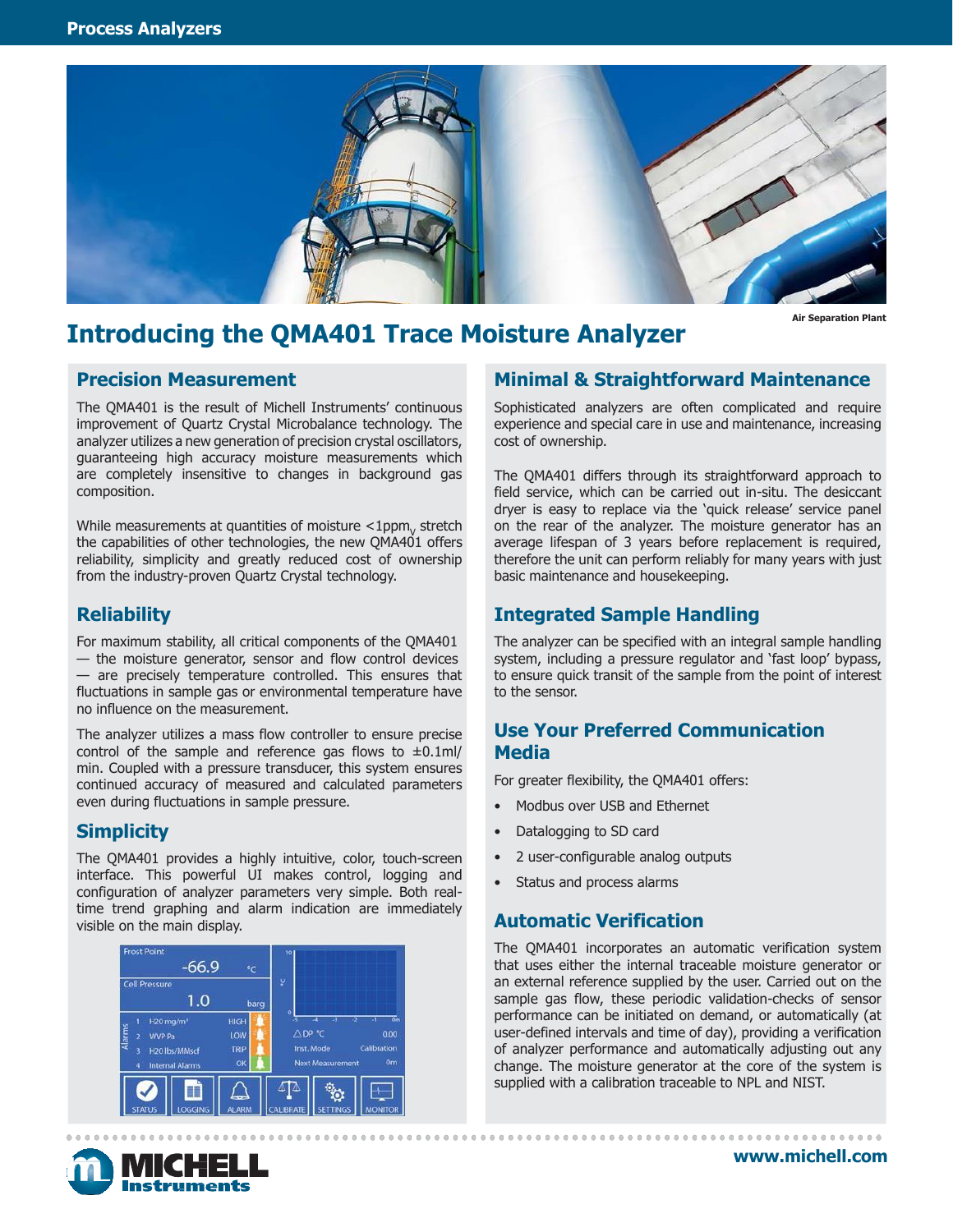### **Technology: Quartz Crystal Microbalance**

The Quartz Crystal Microbalance (QCM) technology for moisture measurement is based on monitoring the frequency modulation of a hygroscopic-coated quartz crystal with specific sensitivity to water vapor.



Bulk adsorption of water vapor onto the coated crystal causes an increase in the crystal's effective mass, modifying its oscillation frequency in a very precise and repeatable manner. The frequency change is in direct proportion to the water vapor pressure in the sample gas, providing a direct measurement of moisture content.

The sorption process is fully reversible with no long-term drift effect, giving a highly reliable and repeatable measurement.